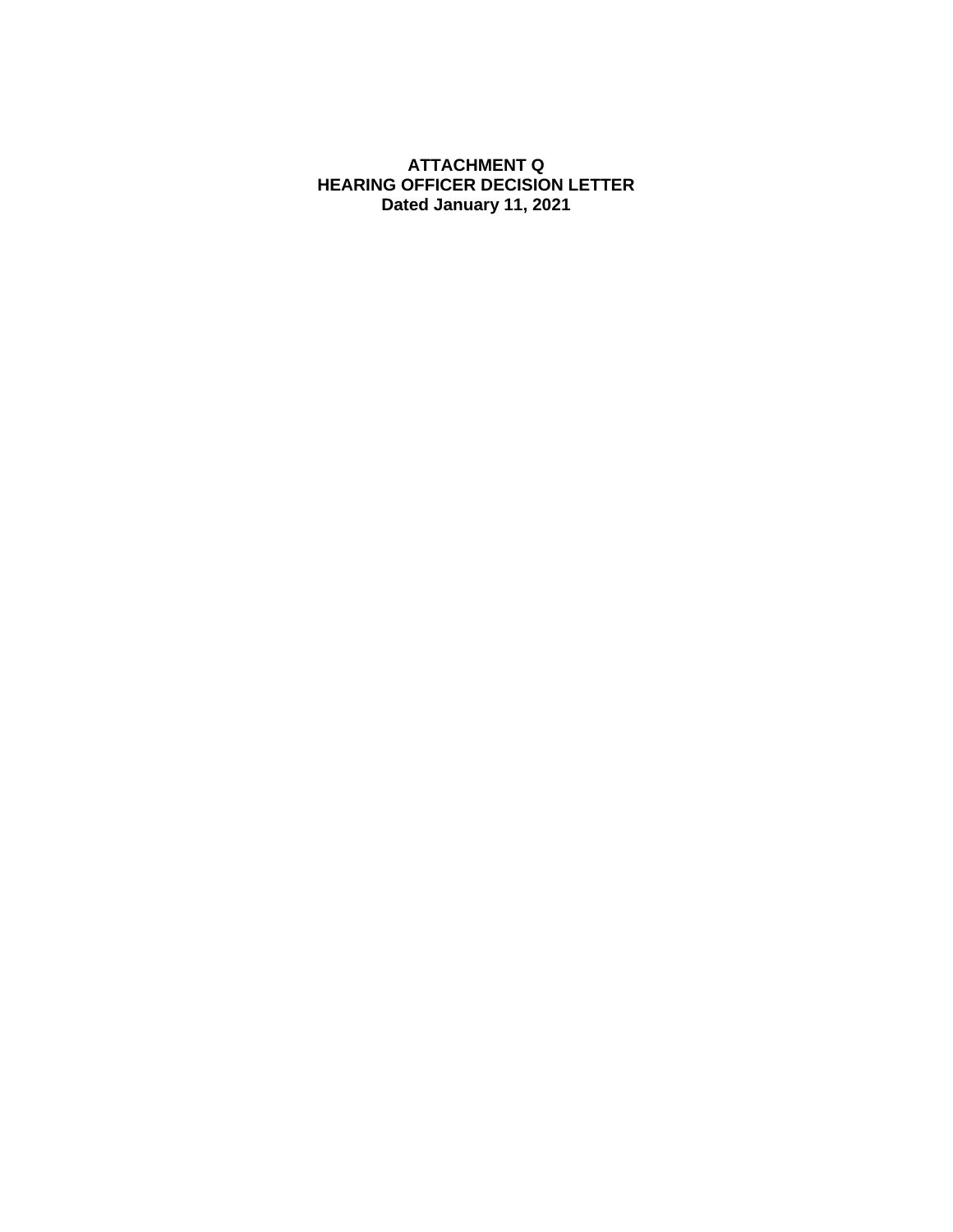

#### P L A N N I N G & C O M M U N I T Y D E V E L O P M E N T D E P A R T M E N T PLANNING DIVISION

January 11, 2021

Matthew Feldhaus 2926 Graceland Way Glendale, CA 91206

#### **Subject: Hillside Development Permit #6838 ZENT2020-10016 1820 Linda Vista Avenue Council District #6**

Dear Mr. Feldhaus:

Your application for a **Hillside Development Permit** at **1820 Linda Vista Avenue** was considered by the **Hearing Officer** on **January 6, 2021**.

**HILLSIDE DEVELOPMENT PERMIT: To allow the construction of a 2,208 square-foot, twostory addition to the existing 2,452 square-foot, single-story single-family residence, with an attached 366 square-foot garage, and attached 439 square-foot carport. The application includes a 1,401 square-foot addition to the same level as the existing residence and a new 807 square-foot lower-story addition. The combined additions result in a 4,660 square-foot residence with an attached 754 square-foot garage.**

After careful consideration of this application, and with full knowledge of the property and vicinity, the Hearing Officer made the findings as shown on Attachment A to this letter. Based upon these findings, it was decided by the Hearing Officer that the **Hillside Development Permit** be **approved** with the conditions in Attachment B and in accordance with submitted plans stamped **January 6, 2021**.

In accordance with Section 17.64.040 (Time Limits and Extensions) of the Pasadena Municipal Code, the exercise of the right granted under this application must be commenced within two years of the effective date of the approval. The Planning Director can grant a one-year extension of your approval. Such a request and the appropriate fee must be received before the expiration date. The right granted by this approval may be revoked if the entitlement is exercised contrary to the conditions of approval or if it is exercised in violation of the Zoning Code.

You are advised that an application for a building permit is not sufficient to vest the rights granted by this approval. The building permit must be issued and construction diligently pursued to completion prior to the expiration of this approval. It should be noted that the time frame within which judicial review of the decision must be sought is governed by California Code of Civil Procedures, Section 1094.6.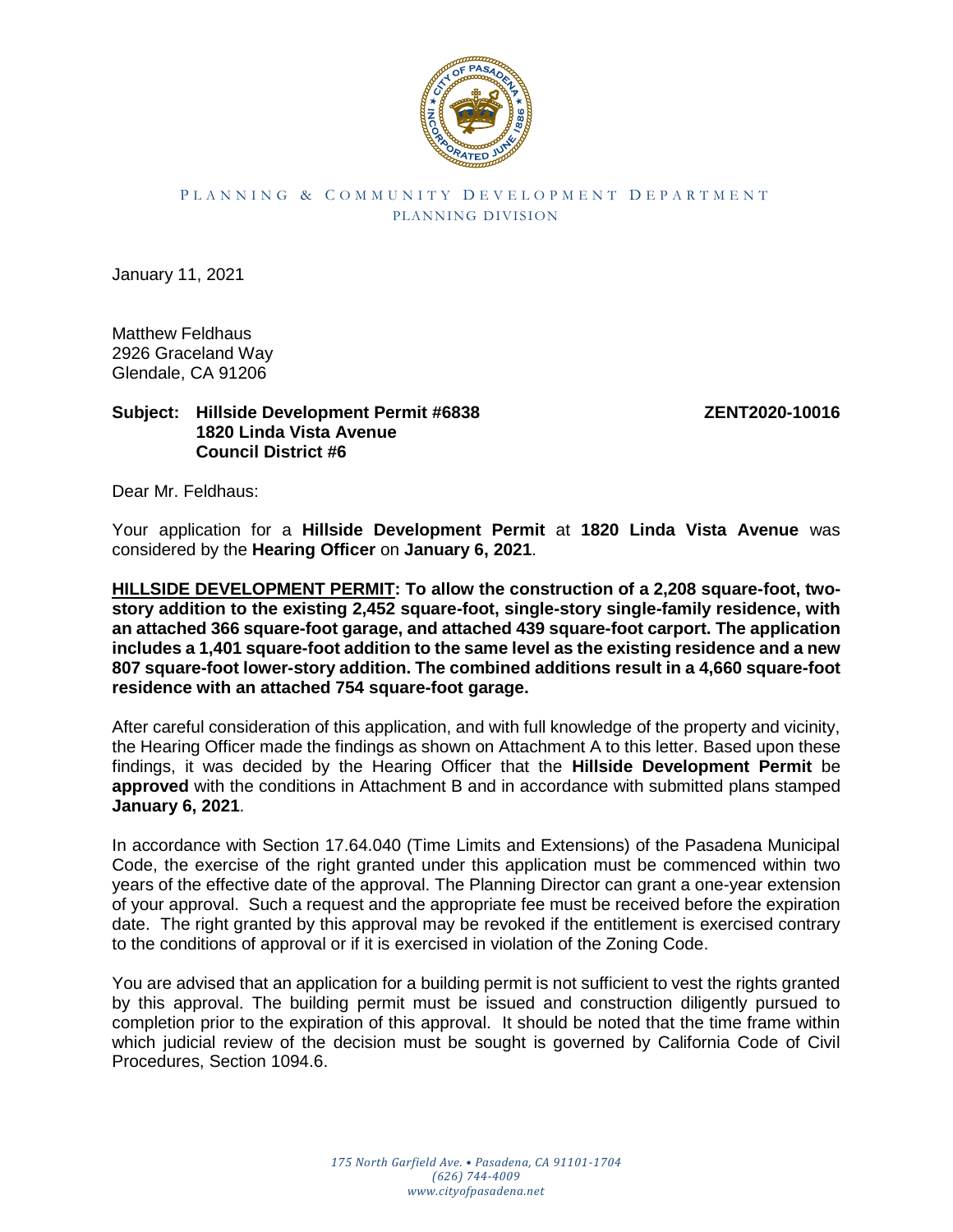You are hereby notified that, pursuant to Pasadena Municipal Code Chapter 17.72 (Appeals), any person affected or aggrieved by the decision of the Hearing Officer has the right to appeal this decision within **ten days (January 19, 2021).** The effective date of this case will be **January 20, 2021**. Prior to such effective date, a member of the City Council or Planning Commission may request that it be called for review to the Board of Zoning Appeals. However, if there is a request for a call for review, the appeal period will continue to run. If the tenth day falls on a day when City offices are closed, the appeal deadline shall be extended through the next day when offices are open. The decision becomes effective on the eleventh day from the date of the decision. The regular Appeal fee is \$1,681.48. The Appeal fee for non-profit community-based organizations is \$840.74.

Any permits necessary may be issued to you by the Building Division on or after the effective date stated above. A building permit application may be submitted before the appeal deadline has expired with the understanding that should an appeal be filed, your application may, at your expense, be required to be revised to comply with the decision on the appeal. A copy of this decision letter (including conditions of approval) shall be incorporated into the plans submitted for building permits.

This project has been determined to be exempt from environmental review pursuant to the guidelines of the California Environmental Quality Act (Public Resources Code §21080(b)(9); Administrative Code, Title 14, Chapter 3, §15301, Class 1, (Existing Facilities), and there are no features that distinguish this project from others in the exempt class; therefore, there are no unusual circumstances. Section 15301 exempts additions to existing structures, provided the addition will not result in an increase of more than 10,000 square feet when the project is in an area where all public services and facilities are available to allow for maximum development permissible in the General Plan, and the area in which the project is located is not environmentally sensitive. The proposed 2,208 square-foot, two-story addition of an existing single-story dwelling does not exceed the threshold. The project is in an area where all public services and facilities are available to allow for maximum development permissible in the General Plan and the project location is not environmentally sensitive. Therefore, the proposal is exempt from environmental review.

For more information regarding this case please contact **Katherine Moran** at **(626) 744-6740** or **kmoran@cityofpasadena.net**.

Please be advised that during this COVID-19 health emergency, all individuals performing work on the site are required to adhere to the City's policies related to social distancing (see attached guidelines).

Sincerely,

orch

Paul Novak Hearing Officer

Enclosures: Attachment A, Attachment B, Attachment C (Site Plan)

xc: City Clerk, City Council, City Council District Liaison, Building Division, Public Works, Fire Department, Power Division, Water Division, Design and Historic Preservation, Hearing Officer, Code Compliance, Case File, Decision Letter File, Planning Commission (9)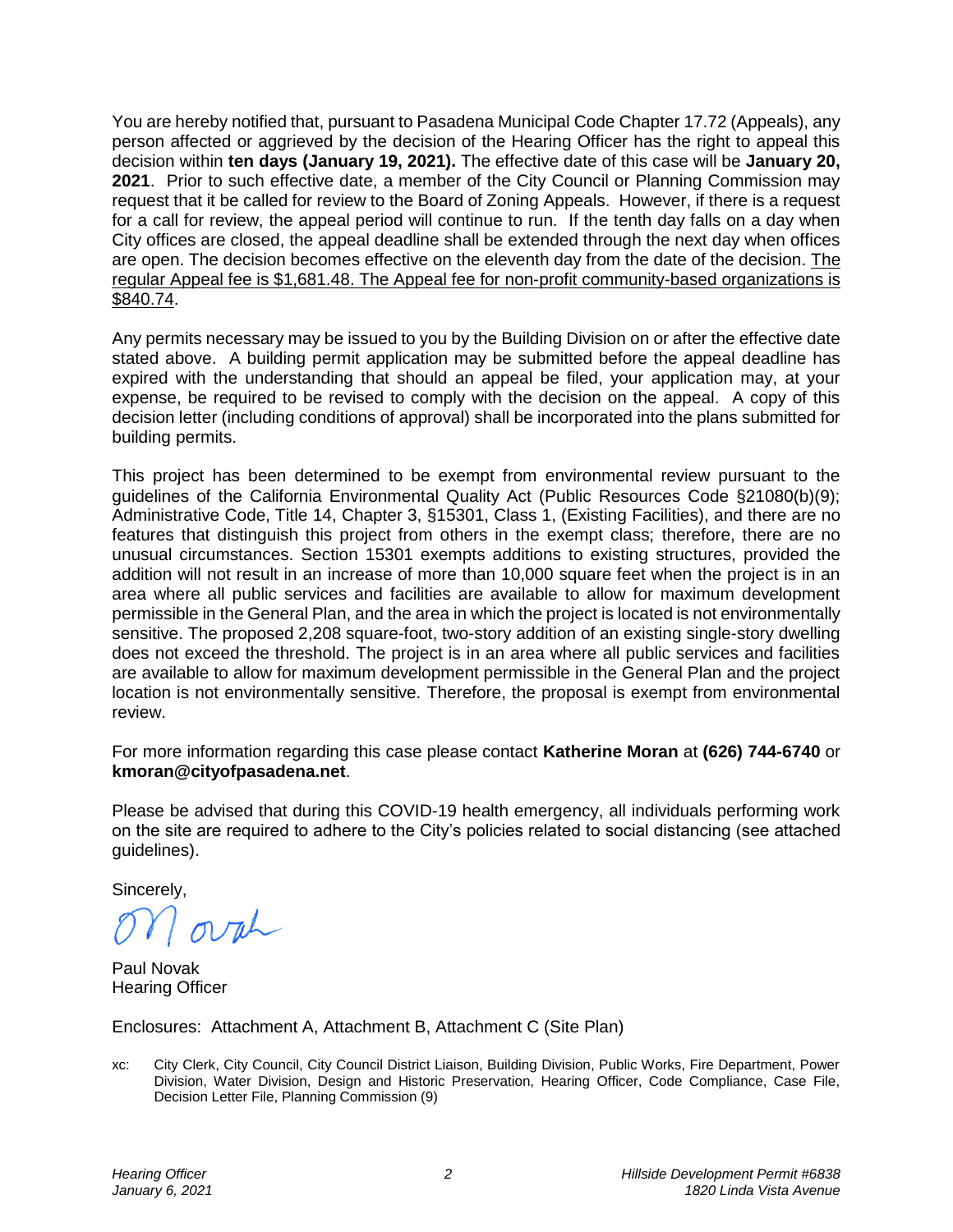## **ATTACHMENT A SPECIFIC FINDINGS FOR HILLSIDE DEVELOPMENT PERMIT #6838**

#### Hillside Development Permit

- 1. *The proposed use is allowed with a Hillside Development Permit within the applicable zoning district and complies with all applicable provisions of this Zoning Code.* A single-family residential use is a permitted use within the RS-4-HD (Residential Single-Family, Hillside Overlay District) Zoning District. The proposed two-story addition to an existing single-story dwelling will be in compliance with all applicable development standards, including maximum allowable floor area, lot coverage, setbacks, building height, and off-street parking requirements of the RS-4-HD Zoning District.
- 2. *The location of the proposed use complies with the special purposes of this Zoning Code and the purposes of the applicable zoning district.* The subject property is zoned RS-4-HD, which is designated primarily for single-family residential purposes. The subject site and the surrounding properties within the neighborhood are developed with single-family residences. The proposed project will be consistent with existing development within the vicinity. As analyzed, the project will meet all applicable development standards for the RS-4-HD zoning district and Hillside Overlay such as setbacks, lot coverage and floor area, height and neighborhood compatibility.
- 3. *The proposed use is in conformance with the goals, policies, and objectives of the General Plan and the purpose and intent of any applicable specific plan.* The subject site is designated as Low Density Residential in the General Plan Land Use Element. General Plan Land Use Policy 21.5 (Housing Character and Design) encourages the renovation of existing housing stock in single- and multi-family neighborhoods. When additions or replacement housing is proposed, these should reflect the unique neighborhood character and qualities, including lot sizes; building form, scale, massing, and relationship to street frontages, architectural design and landscaped setbacks. The proposed project would be a two-story addition to the rear of an existing single-story single-family residence. The residence is setback far from the street and is contextually appropriate with the character of the neighborhood, particularly in regards to building form, massing, and architectural design. The use of the site would remain a singlefamily residence; therefore, the character of the single-family neighborhood would be maintained.

General Plan Land Use Policy 21.9 (Hillside Housing) requires residences to maintain appropriate scale, massing and access to residential structures located in hillside areas. The proposed two-story addition to the existing single-story residence complies with all the development standards set forth in the City's Zoning Code. The proposed living area of 4,660 square feet contributes to a floor area ratio for the property that is compatible with the average floor area ratio of properties containing single-family residences within the immediate neighborhood. The residence proposes a blend of modern and ranch architectural styles utilizing earth tone colors and materials, an architectural style and color scheme that is compatible with the architectural guidelines of the City's Hillside Development Ordinance. Additionally, the scale and massing of the proposed two-story addition is consistent with the scale and setting of the surrounding residences. Vehicle access to the site will continue to occur from Linda Vista Avenue via the existing driveway approach. Therefore, staff finds that the project would be consistent with General Plan objectives and policies.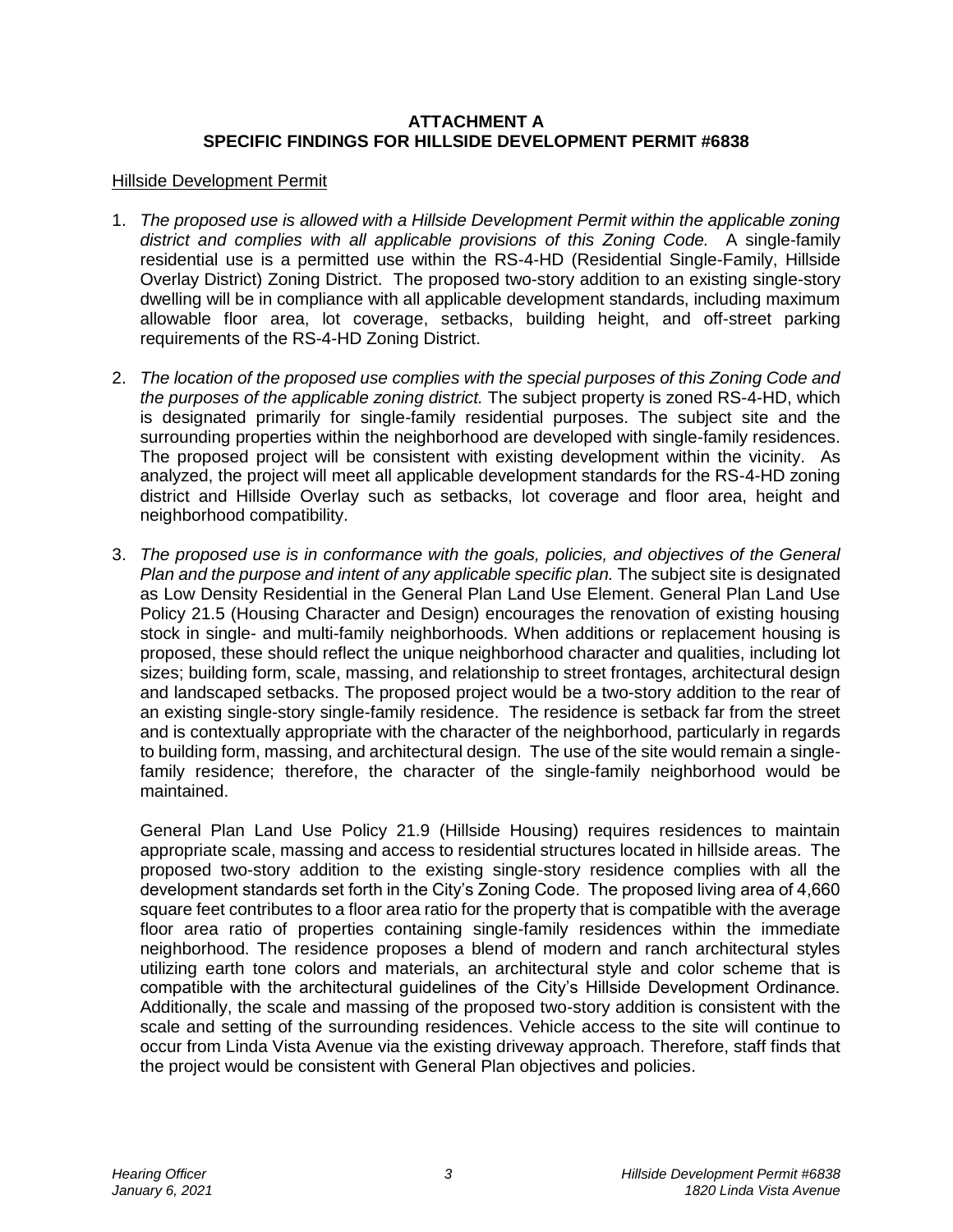- 4. *The establishment, maintenance, or operation of the use would not, under the circumstances of the particular case, be detrimental to the health, safety, or general welfare of persons residing or working in the neighborhood of the proposed use.* The proposed addition will be constructed in such a manner as to minimize impacts to surrounding property owners. The proposed project meets all adopted Code requirements and will be subject to all current Code provisions. As proposed, the height of the proposed two-story addition will be below the maximum allowable height, and the floor area and lot coverage will be within the maximum floor area and lot coverage permitted for the site. Therefore no variances are needed. Furthermore, the project is required to all applicable conditions of approval. Therefore, the proposed project will not be detrimental to the public health, safety, or welfare of persons or properties within the surrounding neighborhood.
- 5. *The use, as described and conditionally approved, would not be detrimental or injurious to property and improvements in the neighborhood or to the general welfare of the City.* The proposed two-story addition to the existing single-family residence will be constructed in compliance with the current Building Code and Zoning standards. Furthermore, the City's plan check process will ensure that the proposed project will meet all of the applicable building and safety and fire requirements. The project must also comply with the conditions of approval required by the Public Works Department, Building and Safety Division, and Pasadena Fire Department. In addition, a Tree Protection Plan has been submitted to ensure that the project will comply with the City's Tree Ordinance. A Soils Engineering Report has been submitted which reported that the site is considered feasible for construction of the proposed addition.
- 6. *The design, location, operating characteristics, and size of the proposed use would be compatible with the existing and future land uses in the vicinity in terms of aesthetic values, character, scale, and view protection.* The use of the site will remain as a single-family residential use. The project complies with all the development standards of the Zoning Code. The project is not located on the top of any prominent ridgelines and will not block protected views from neighboring properties. The proposed project will meet the guidelines related to exceeding the Neighborhood Compatibility requirements. The project has been designed with the use of natural materials, which are design elements that can be found in the neighborhood. Additionally, the proposed single-family residence's scale and massing is within the scale and setting of the surrounding residences. Thus, the project would be compatible with the existing and future land uses in the vicinity in terms of aesthetic values, character, scale, and view protection.
- 7. *The design, location, and size of proposed [structures](http://ww2.cityofpasadena.net/zoning/P-8.html#STRUCTURE) and/or additions or [alterations](http://ww2.cityofpasadena.net/zoning/P-8.html#ALTERATION) to existing [structures](http://ww2.cityofpasadena.net/zoning/P-8.html#STRUCTURE) will be compatible with existing and anticipated future [development](http://ww2.cityofpasadena.net/zoning/P-8.html#DEVELOPMENT) on adjacent [lots,](http://ww2.cityofpasadena.net/zoning/P-8.html#LOT) as described in Section 17.29.060.D, and in terms of aesthetics, character, scale, and view protection.* The Neighborhood Compatibility guidelines are established to ensure that a project is compatible with the character and scale of existing development in the vicinity. The size of the proposed project (not including the proposed garage) is 4,660 square feet, which exceeds the maximum allowable Neighborhood Compatibility floor area of 3,816 square feet by 844 square feet. However, the additions are designed to not impact views, be in compliance with the ridgeline protection standard, and have a floor area ratio consistent with the properties within a 500 foot radius. The project has been designed with the use of natural materials, which are materials compatible with the surrounding environment. Additionally, the proposed scale and massing is keeping with the scale and setting of the surrounding residences. Furthermore, as designed, the placement of the proposed additions would not impede the protected view of an adjoining property. Thus, the project is in scale with the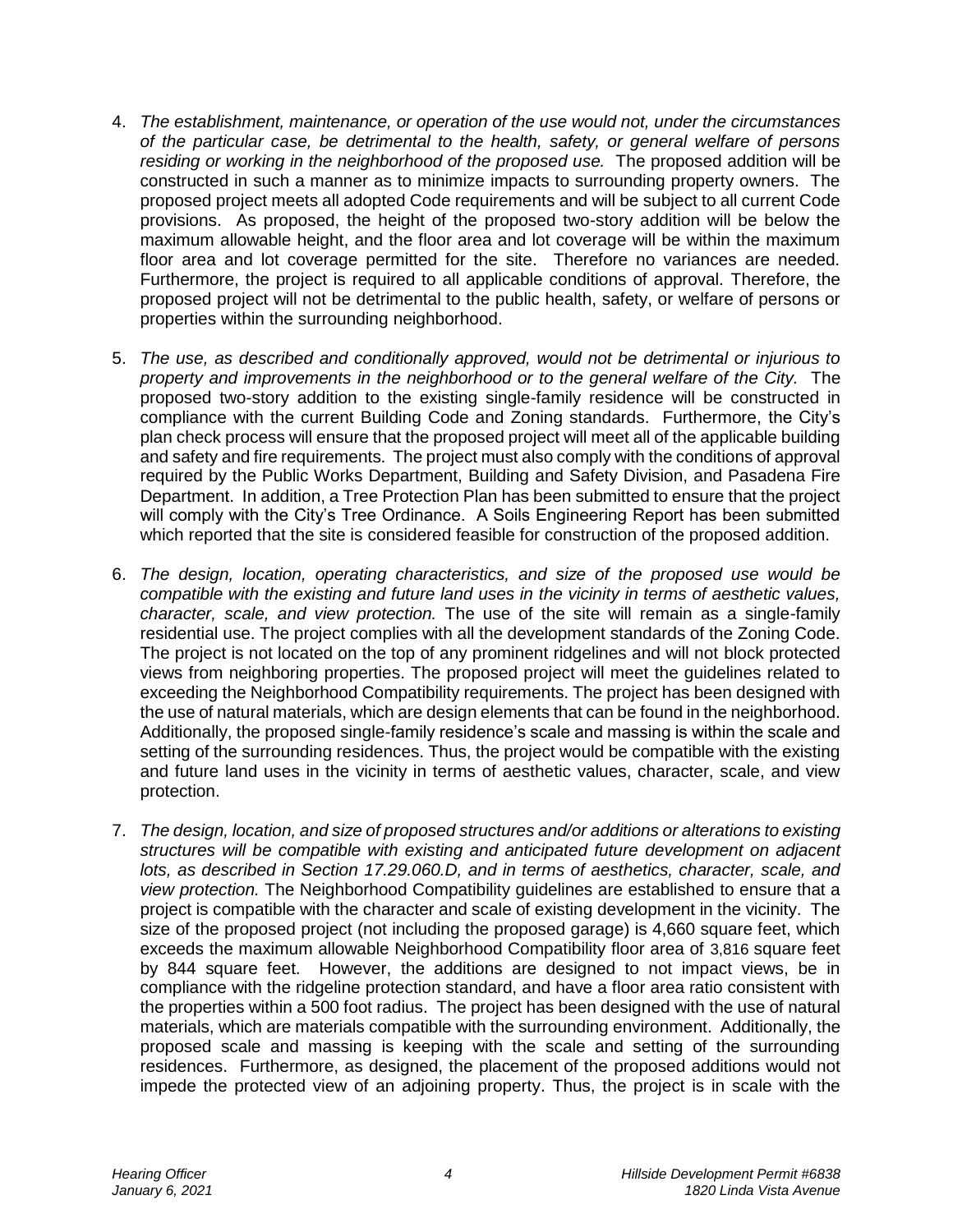context and character of existing and future development in the neighborhood in terms of aesthetics, character, scale, and view protection.

8. *The placement of proposed [structures](http://ww2.cityofpasadena.net/zoning/P-8.html#STRUCTURE) avoids the most steeply sloping portions of the [site](http://ww2.cityofpasadena.net/zoning/P-8.html#SITE) to the maximum extent [feasible](http://ww2.cityofpasadena.net/zoning/P-8.html#FEASIBLE) and minimizes [alteration](http://ww2.cityofpasadena.net/zoning/P-8.html#ALTERATION) of hillside topography, drainage patterns, and vegetation.* The proposed two-story addition to the existing single-story dwelling will be located towards the interior of the lot away from the public rights-of-way and the most steeply sloping portions of the site. As a result, the project requires minimal changes to grading, drainage, and landscaping. All protected trees will be retained further limiting impacts to the existing hillside topography. Any grading that will occur will comply with the City's Grading and Building Codes. The project shall meet all applicable SUSMP (Standard Urban Water Mitigation Plan) requirements of the Building Division and is required to submit a Tree Protection Plan as part of the building permit plan review process.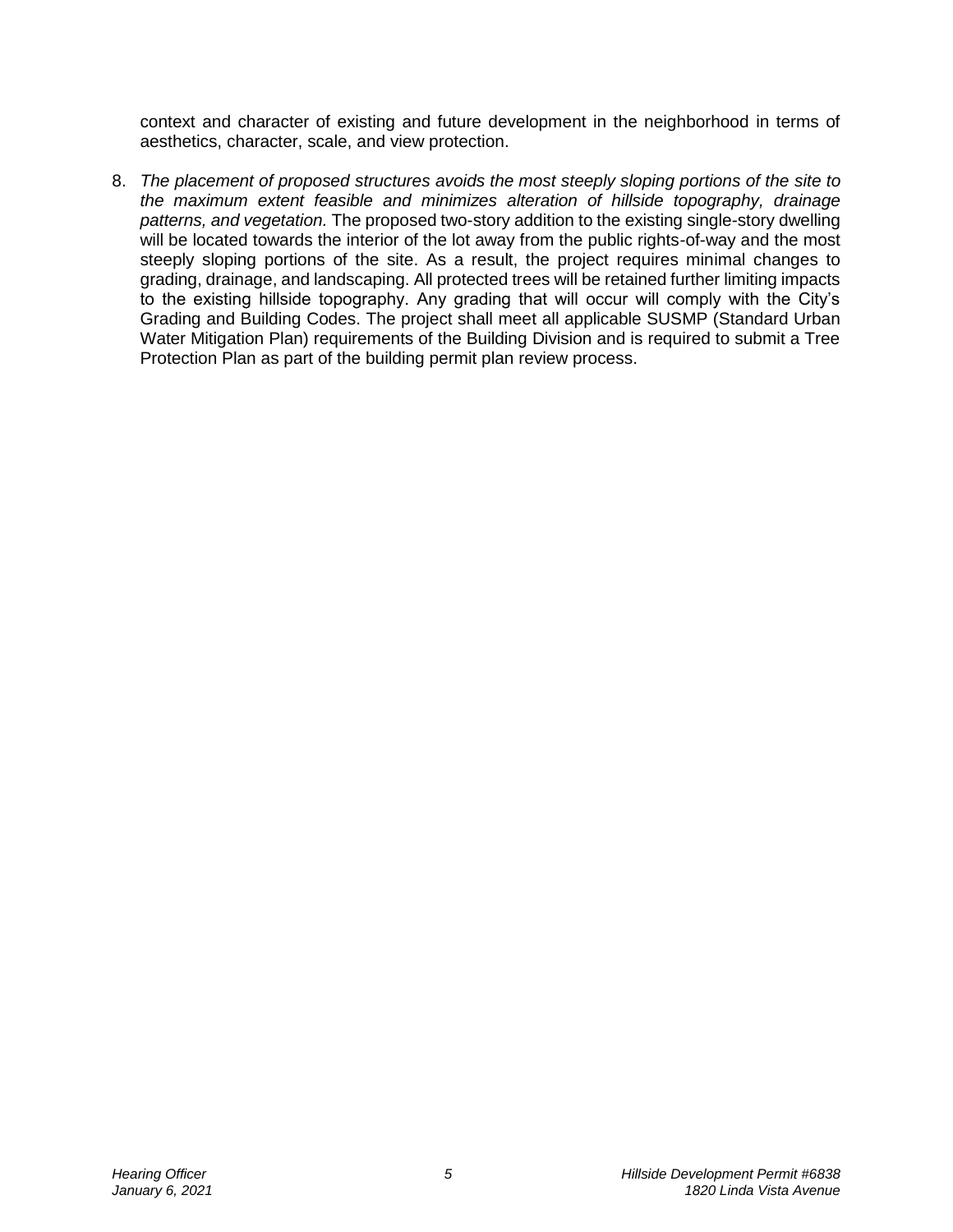# **ATTACHMENT B CONDITIONS OF APPROVAL FOR HILLSIDE DEVELOPMENT PERMIT #6838**

The applicant or successor in interest shall meet the following conditions:

#### **General**

- 1. The site plan, floor plan, elevations, and building sections submitted for building permits shall substantially conform to plans stamped "Approved at Hearing, January 6, 2021," except as modified herein.
- 2. The right granted under this application must be enacted within 24 months from the effective date of approval. It shall expire and become void, unless an extension of time is approved in compliance with Zoning Code Section 17.64.040.C (Time Limits and Extensions – Extensions of Time).
- 3. This approval allows for a 2,208 square-foot, two-story addition of an existing single-story dwelling resulting in a 4,660 square-foot, two-story residence with an attached 754 squarefoot garage.
- 4. The applicant or successor in interest shall meet the applicable code requirements of all City Departments and the Pasadena Municipal Code.
- 5. The final decision letter and conditions of approval shall be incorporated in the submitted building plans as part of the building plan check process.
- 6. The proposed project, Activity Number **ZENT2020-10016** is subject to the Inspection Program by the City. A Final Zoning Inspection is required for your project prior to the issuance of a Certificate of Occupancy or approval of the Final Building Inspection. Contact Katherine Moran, Current Planning Section, at (626) 744-6740 or [kmoran@cityofpasadena.net](mailto:kmoran@cityofpasadena.net) to schedule an inspection appointment time.

## Planning Division

- 7. The applicant shall comply with all requirements of Zoning Code Chapters 17.22 (Residential Zoning Districts) and 17.29 (Hillside Overlay District) that relate to residential development in the Hillside Development Overlay District.
- 8. The applicant or successor in interest shall comply with all requirements of Municipal Code Chapter 9.36 (Noise Restrictions). Specifically, all construction activities shall adhere to Municipal Code Section 9.36.070 (Construction Projects) and Section 9.36.080 (Construction Equipment).
- 9. No demolition or grading permit shall be issued until the building permit for the residential project is ready to be issued.
- 10. The applicant or successor in interest shall use darker tones, including earth tones, for the exterior walls and roofs on the house that blend with the natural terrain. Color and material samples shall be reviewed and approved by the Zoning Administrator prior to the issuance of any building permits.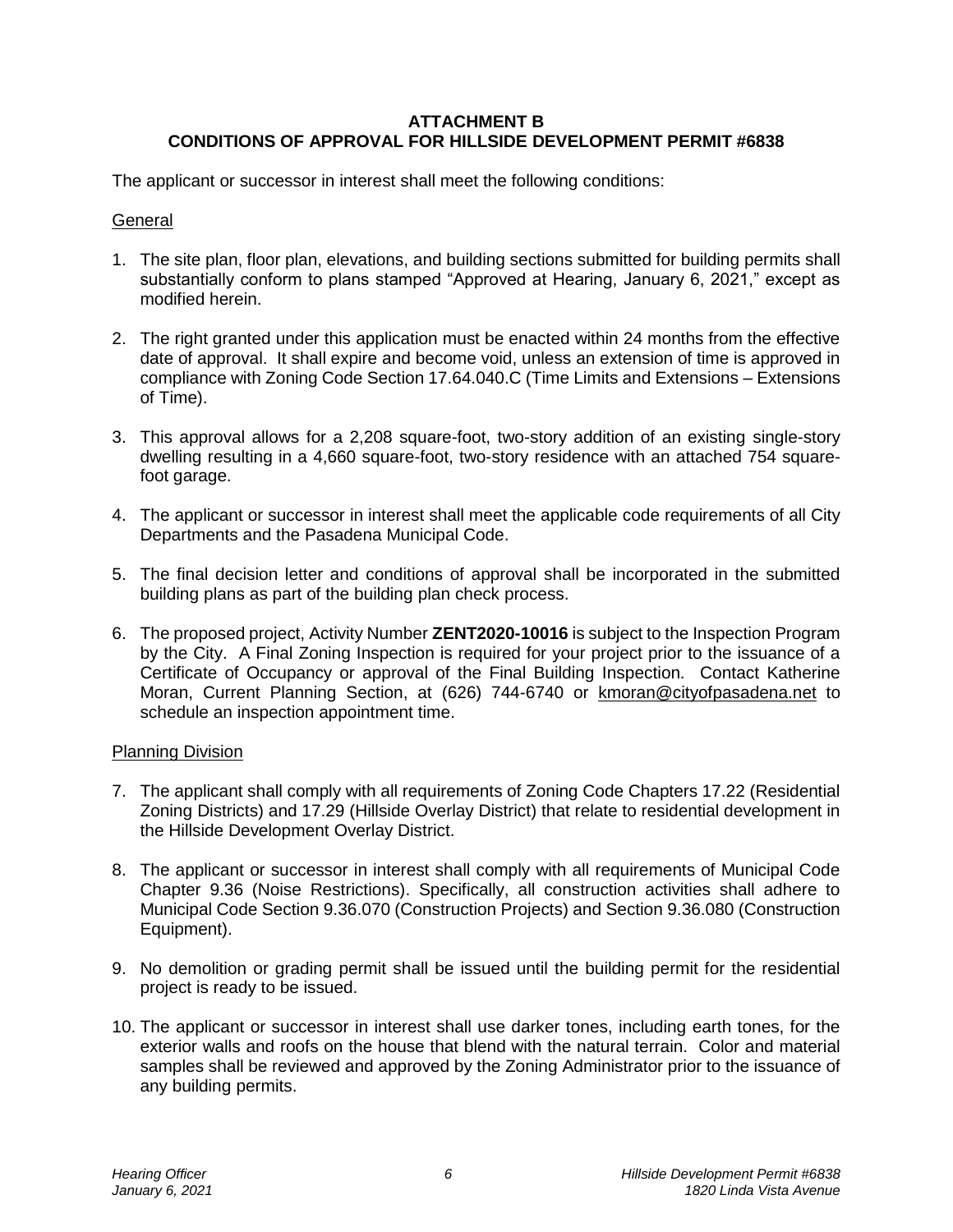- 11. The project shall comply with the Municipal Code Chapter 8.52 (City Trees and Tree Protection Ordinance). A tree protection and retention plan shall be submitted to the Zoning Administrator for approval prior to the issuance of any building or grading permits. Any proposal to remove a protected tree requires approval of a Tree Removal Application prior to the issuance of building permits.
- 12. As part of its analysis, the tree protection and retention plan shall take into account the trees on adjoining properties along the north property line, adjacent to the proposed project that might be impacted by the proposed construction. The plan shall provide mitigation measures, if necessary, and analyses potential damage to trees by mechanical injuries to roots, trunks or branches; the compaction of soil; and changes to existing grade which may expose or suffocate roots.
- 13. A certified arborist and the civil engineer of record shall monitor all related construction activities including, but not limited to: demolition, digging, grading, excavating, or trenching, and as recommended in the supplemental reports. The monitoring of construction activities shall ensure the project implements all of recommendations and conditions provided in the arborist and geotechnical reports in order to protect the existing trees during construction.
- 14. This project meets the threshold for state-mandated water-efficient landscaping. Accordingly, the final landscape plans (inclusive of planting and hardscape plans, the planting pallet, drainage plan, and irrigation system plan(s) and specifications), shall be reviewed by Planning and Community Development Department staff for conformance with the standards and requirements specified within the 2015 California Model Water Efficient Landscape Ordinance (MWELO) prior to the issuance of a building permit. No certificate of occupancy shall be issued until such plans have been deemed compliant with the MWELO and the landscaping has been installed per such approved MWELO-compliant plans to the satisfaction of the Director of Planning and Community Development or his/her designee.
- 15. A construction staging and traffic management plan shall be submitted to and approved by the Zoning Administrator, Department of Public Works, and Department of Transportation prior to issuance of any permits. The plan shall include information on the removal of demolished materials as well as the on-site storage of new construction materials. A copy of the approved construction parking and staging plan shall be furnished to the Current Planning Division for inclusion into the case file on this project. The plan shall be available for review by surrounding property owners.
- 16. Any above-ground mechanical equipment shall be located at least five feet from all property lines and shall comply with the screening requirements of Section 17.40.150 (Screening) of the Zoning Code. Mechanical equipment shall be placed on a rooftop only if the equipment is not visible from off the site.
- 17. Any new construction shall meet all applicable SUSMP (Standard Urban Water Mitigation Plan) requirements as determined by the Building and Safety Division.
- 18. All construction vehicles or trucks including trailers with length over 30 feet or widths over 102 inches shall require a lead pilot vehicle and flag person to enter the streets within the Hillside District. The flag person will stop opposing traffic as necessary when trucks are negotiating tight curves. Operation of construction vehicles or trucks with lengths over 35 feet shall require approval from the Department of Transportation and Department of Public Works, subject to demonstration that such vehicles can maneuver around specific tight curves in the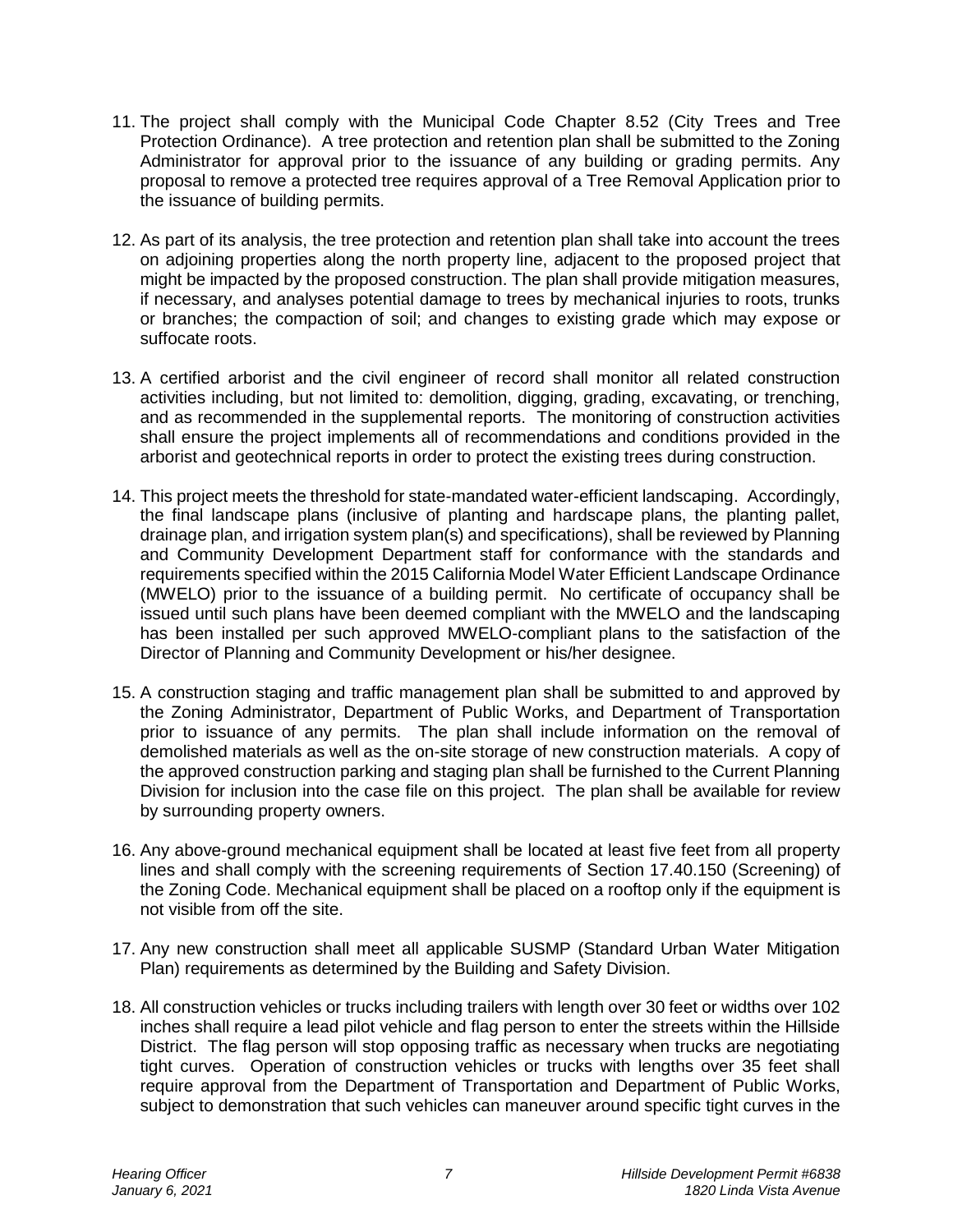Hillside District. Operation of construction trucks with lengths over 30 feet shall be prohibited before 9:00 a.m. and after 3:00 p.m., Monday through Friday and all day during weekends and holidays. On refuse collection days, the operation of construction trucks with lengths over 30 feet shall be prohibited before 10:00 a.m. and after 3:00 p.m.

19. At no time shall construction activities, including, but not limited to, construction materials, vehicles and equipment, obstruct access to vehicular driveways of adjacent properties.

#### Building and Safety Division

- 20. Governing Codes: Current Edition of the California Building, Mechanical, Electrical, Plumbing, Energy, and Green Building Standards Codes. The governing edition is based on the date in which the project is submitted to the City for review. The current edition is the 2019 series effective January 1, 2020 until December 31, 2022.
- 21. Grading: Grading/Drainage Plans shall be prepared by a registered engineer. Refer to Chapter 14.05 of the City's Municipal Codes for more information.
- 22. Stormwater Management: Single family hillside homes shall comply with the special provisions per the State Water Board. Refer to item #12 of the attached Form PC.
- 23. Slope Setback: For 3:1 or steeper slopes contiguous to a site, the construction must be designed to comply with the slope setback requirements per the CA Residential Code.
- 24. Fire Zone: The project is located in a Very High Fire Hazard Severity Zone, so the new construction must conform to the requirements per Section R337 of the CA Residential Code.
- 25. Permit(s): Separate permits are fire sprinkler, mechanical, electrical, and plumbing, grading, pool & spa, solar (photovoltaic) system, and any site retaining walls, block walls, or fences & gates.

#### Fire Department

- 26. Fire Flow Test: Provide a Fire Flow Analysis (contact Pasadena Water Department 626-744- 4495). The minimum fire flow shall be 1,500gpm @ 20psi per CFC 2019 Table B105.1(2) requirements.
- 27. Automatic Fire Sprinkler: A complete automatic fire sprinkler system designed and installed in compliance with NFPA 13D is required throughout all buildings per PMC requirements. Plans shall be submitted to the Permit Center for Fire Department's review within 30 working days of the issuance of the Building Permit.
- 28. Smoke Alarms: Provide an approved hardwired smoke alarm(s), with battery backup, in each sleeping room or area(s) serving a sleeping area and at the top of stairways at each floor level. All smoke alarms are to be photoelectric or a smoke alarm that is listed a photoelectric/ionization. All smoke alarms (new & existing) locations are to be interconnected for alarm sounders. All sounders are to produce a coded temporal pattern. All smoke alarms are to be UL 217 and California State Fire Marshal (CSFM) Listed. All smoke alarms (new & existing) are to be manufactured by the same company and compatible with each other. Smoke alarms shall not be installed within 3-feet of air registers or bathroom openings. [CBC 907]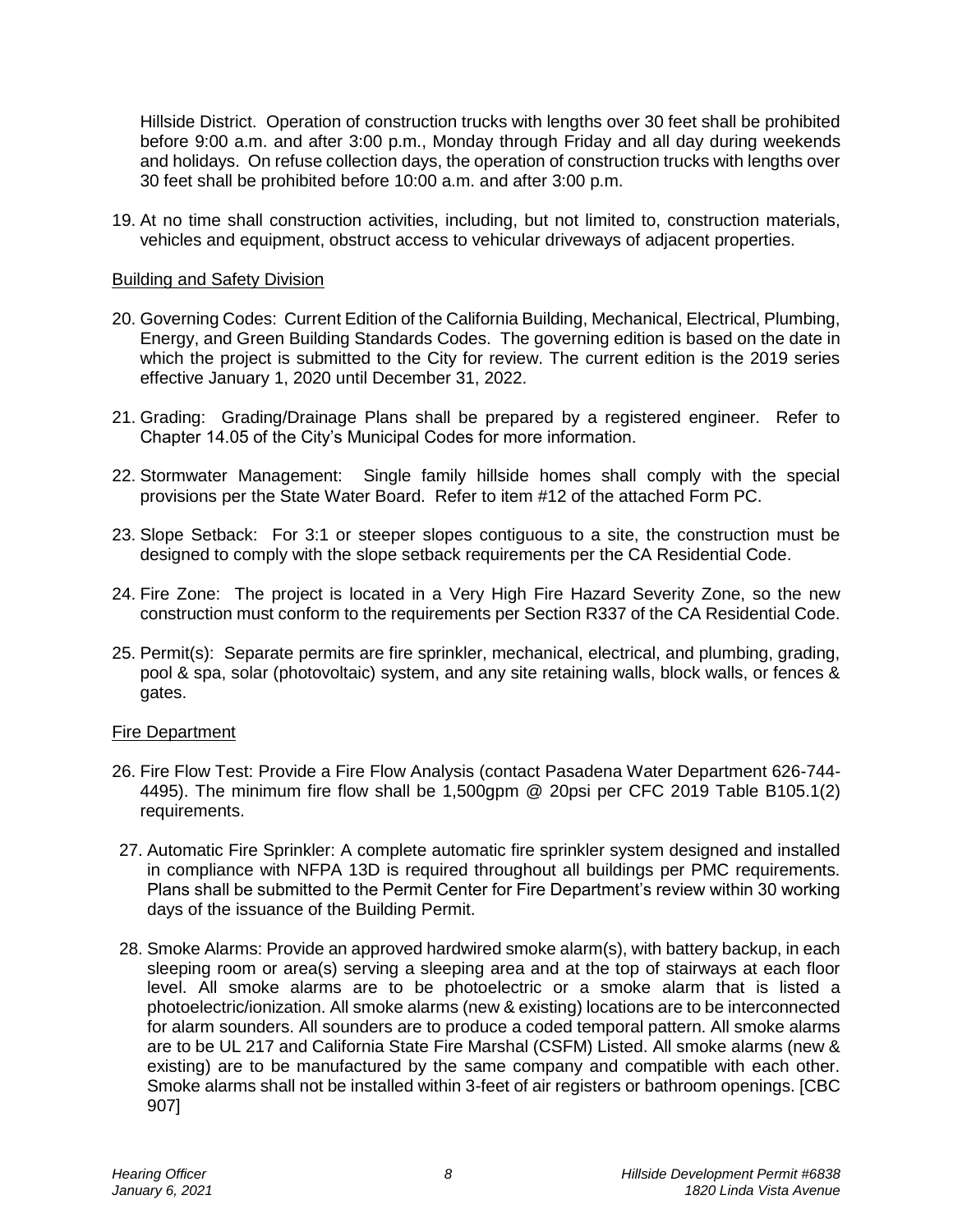- 29. Roof and Sidings: All roofing materials shall be 1-hour fire-resistive or non-combustible.
- 30. Spark Arrestors: Provide an approved spark arrestor on all chimney(s).
- 31. Eaves and Projections: All eaves and other projections are required to be boxed with onehour fire resistive or noncombustible material.
- 32. Wall Finishes: The exterior side of the wall finish is required to be of a one-hour fire resistive or noncombustible material.
- 33. Fascias: Fascias are required to be one-hour fire resistive material or 2" nominal dimension lumber.
- 34. Projections: Appendages and projections, i.e. decks, etc., are required to be a minimum of one-hour fire resistive construction, heavy timber or noncombustible material.
- 35. Exterior Glazing: All exterior windows, skylights etc. are required to be tempered glass and multilayered, dual or triple, glazing.
- 36. Exterior Doors: All exterior doors are required to be 1 3/8" solid core.
- 37. Attics and Elevated Foundations: Attic and foundation ventilation in vertical exterior walls and vent through roofs shall comply with CBC, 7A; CSFM Standard 12-7A. The vents shall be covered with noncombustible corrosion resistant mesh openings a minimum of 1/8-inch not to exceed ¼-inch openings. Attic ventilation openings shall NOT be located in soffits, in eave overhangs, between rafters at eaves or in other overhang areas. Gable end and dormer vents shall be located at least 10 feet from property lines. Under floor ventilation openings shall be located as close to grade as possible. Alternate Method of Protection is acceptable provided it complies with CSFM – SFM 12-7A-1, 7A-3 Listed Opening Protection.
- 38. Fuel Modification Plans: Provide a landscape plan that clearly indicates:
	- a. All planting adjacent to the structure(s) and on all slopes is to be a low fuel volume species. This includes trees, shrubs and ground cover.
	- b. A complete irrigation system for the maintenance of these plants. This plan shall be approved by the Fire & Environmental Control Departments prior to or concurrent with the approval of the plans for a building permit.
	- c. Specify on a landscape plan the extent of clearing existing brush for the new construction and/or future landscaping. This plan shall be approved by the Fire & Environmental Control Departments prior to or concurrent with the approval of the plans for the building permit.

## Public Works Department

39. A backwater trap and valve shall be installed in the proposed basement per Section 13.24.300 of Pasadena Municipal Code, if applicable: In every case where a plumbing outlet or plumbing fixture is installed or located below the elevation of the curb or property line, an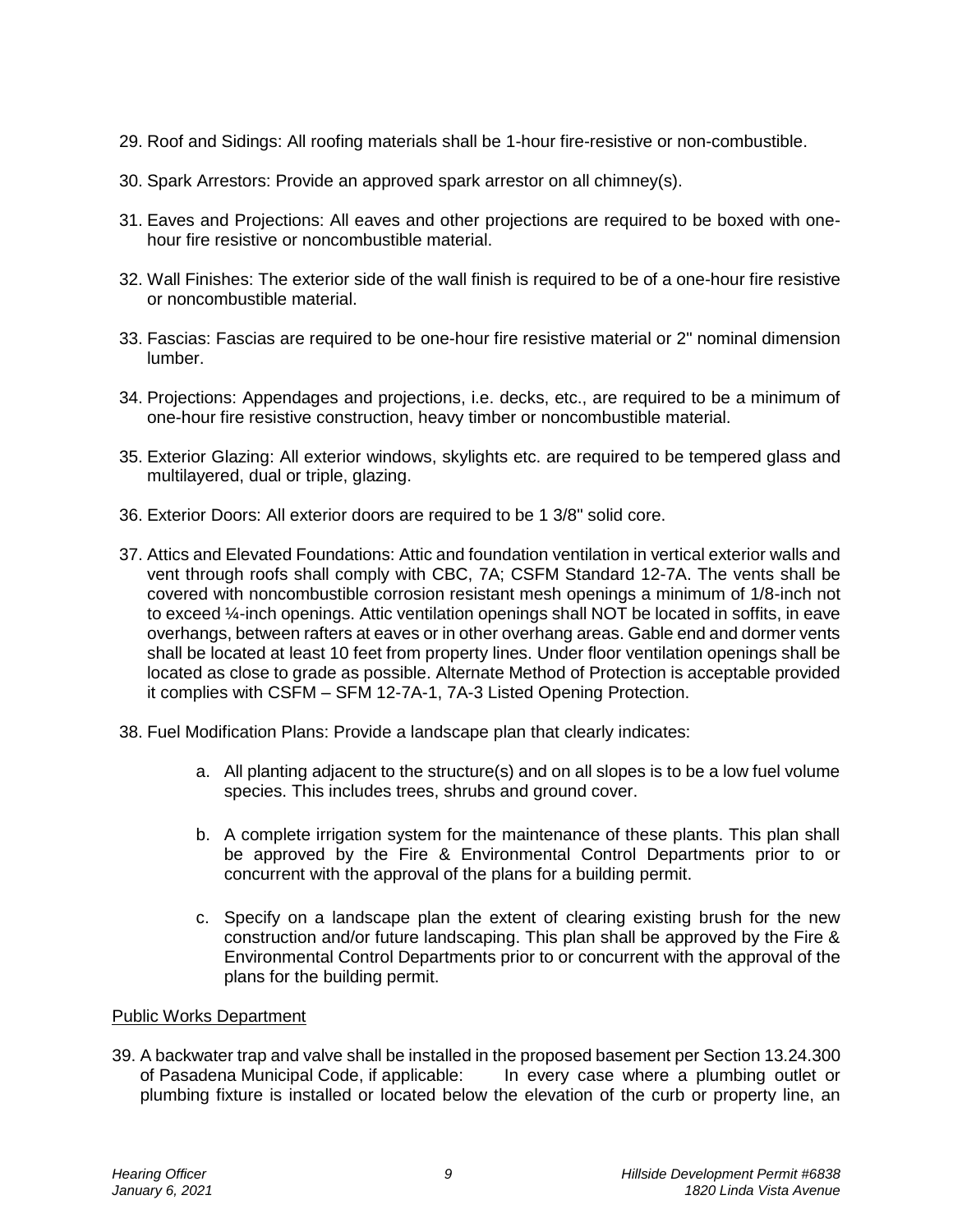approved type of backwater trap or an approved type of backwater sewer valve shall be installed between the outlet and the public sewer in such a manner as to prevent sewage from flowing back or backing up into any such outlet or plumbing fixture. Every such trap or valve shall be installed in the basement, or in a box or manhole of concrete, or cast iron, or other material approved by the superintendent so that it will be readily accessible at all times. The trap or valve shall be placed only in the drain line serving the fixtures that are located below the elevation of the above-mentioned curb or property line and no drainage from fixtures located above this elevation shall pass through such trap or valve.

- 40. A closed circuit television (CCTV) inspection of the house sewer serving the property shall be performed and a CCTV inspection video submitted to the Department of Public Works for review. At the time of the video submittal, a non-refundable flat fee, per the current General Fee Schedule, shall be placed by the applicant to cover the staff cost of video review. The house sewer inspection shall include footage from the private cleanout to the connection at public sewer main, with no or minimum flow in the pipe during the televising. The property address, date of inspection, and a continuous read-out of the camera distance from the starting point shall be constantly displayed on the video. The applicant shall correct any defects revealed by the inspection. Defects may include, excessive tuberculation, offset joints, excessive root intrusion, pipe joints that can allow water infiltration, cracks, and corrosion or deterioration of the pipe or joint material, damaged or cracked connection to the sewer main, or other defects as determined by the City Engineer. The method of correction of the defects shall be subject to the approval of the City Engineer, and may include partial or total replacement of the house sewer, or installation of a structural or non-structural pipe liner. The applicant shall be responsible for all costs required to obtain the CCTV inspection of the existing sewer connection, and if required, to correct the defects.
- 41. The applicant shall protect all existing public facilities and maintain the right of way in good clean condition during the construction. If any damage is proven to be caused by the subject development, the applicant is responsible for replacing and/or repairing the facilities to the satisfaction of the City, prior to the issuance of Certificate of Occupancy.
- 42. Prior to the start of construction or the issuance of any permits, the applicant shall submit a Construction Staging and Traffic Management Plan to the Department of Public Works for review and approval. The template for the Construction Staging and Traffic Management Plan can be obtained from the Department of Public Works webpage at: <https://www.cityofpasadena.net/public-works/engineering-and-construction/engineering/> . A non-refundable flat fee, based on the current General Fee Schedule, is required for plan review and on-going monitoring during construction. This plan shall show the impact of the various construction stages on the public right-of-way (and the private street) including all street occupations, lane closures, detours, staging areas, and routes of construction vehicles entering and exiting the construction site. An occupancy permit shall be obtained from the department for the occupation of any traffic lane, parking lane, parkway, or any other public right-of-way. All lane closures shall be done in accordance with the Manual of Uniform Traffic Control Devices (MUTCD) and California Supplement. If the public right-of-way occupation requires a diagram that is not a part of the MUTCD or California Supplement, a separate traffic control plan must be submitted as part of the Construction Staging and Traffic Management Plan to the department for review and approval. No construction truck idling or staging, material storage, or construction trailer are allowed in the public right-of-way.

In addition, prior to the start of construction or issuance of any permits, the applicant shall conduct a field meeting with an inspector from the Department of Public Works for review and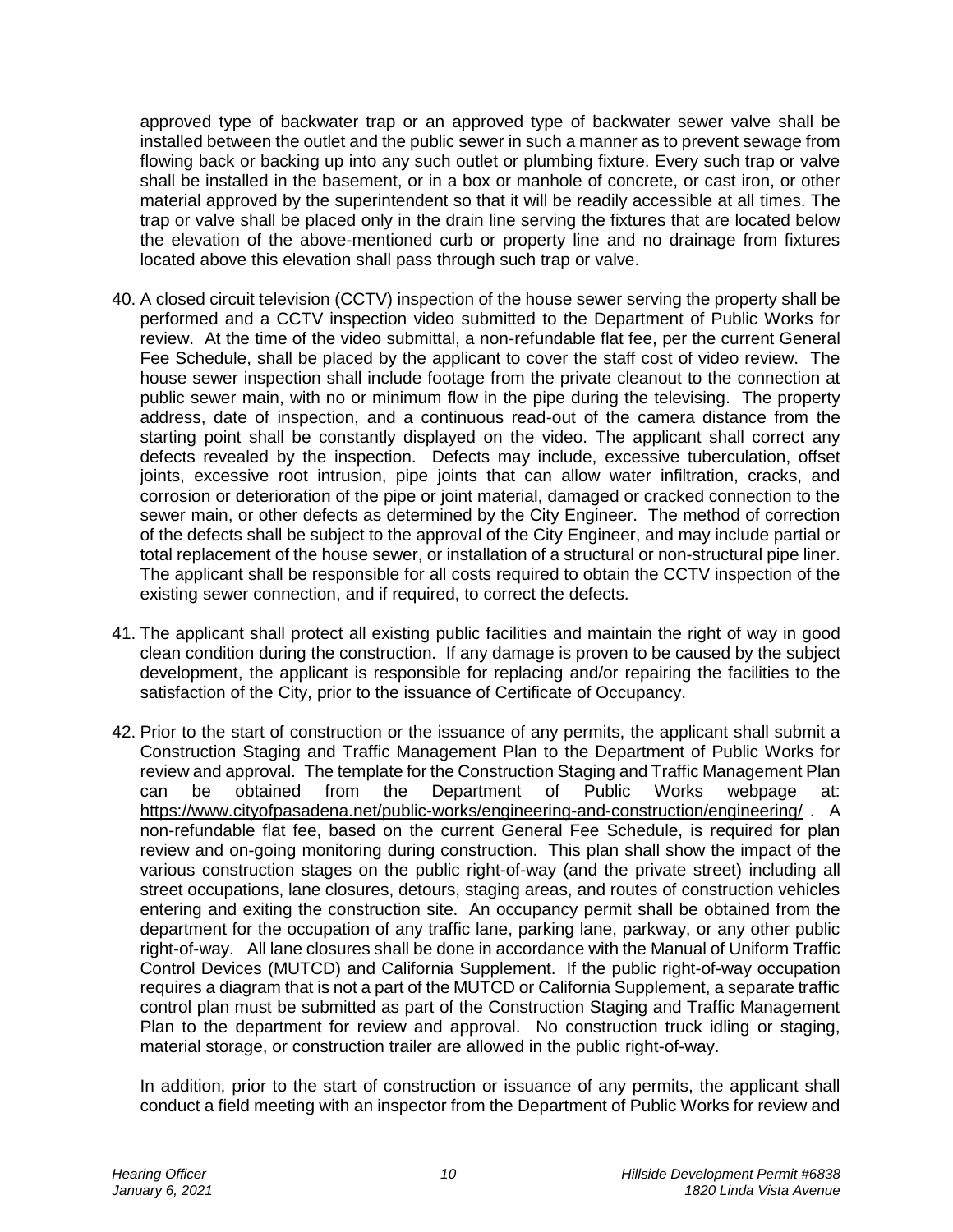approval of construction staging, parking, delivery and storage of materials, final sign-off procedure, and any of the specifics that will affect the public right-of-way. An appointment can be arranged by calling 626-744-4195.

- 43. In preparation for the New Year Rose Parade and Rose Bowl Game, the Department of Public Works will suspend all works within the public right-of-way during the holiday season in accordance to PMC 12.24.100 and City Policy.
- 44. In general, all public streets, sidewalks and parkways shall be free and clear of excavations and other construction related activities during the period of November through January of the following year. Specific dates will vary on an annual basis. Accordingly, contractors will be required to shut down construction operations which would impede traffic and pedestrian movements during these periods unless otherwise authorized by the City Engineer. Any existing excavations shall be backfilled, compacted and temporarily repaved before the beginning of the moratorium period.

The Holiday Moratorium Map, showing the appropriate shutdown period, and corresponding areas in the City, is available at the Department of Public Works Permit Counter (window #6), 175 N. Garfield Avenue, Pasadena, CA 91109, or at the following link: <https://www.cityofpasadena.net/public-works/engineering-and-construction/engineering/> .

45. All costs associated with these conditions shall be the applicant's responsibility. Unless otherwise noted in this memo, all costs are based on the General Fee Schedule that is in effect at the time these conditions are met. A processing fee will be charged against all deposits.

In addition to the above conditions, the requirements of the following ordinances will apply to the proposed project:

- Sewer Facility Charge Chapter 4.53 of the PMC
	- The ordinance provides for the sewer facility charge to ensure that new development within the city limits pays its estimated cost for capacity upgrades to the city sewer system, and to ensure financial solvency as the city implements the operational and maintenance practices set forth in the city's master sewer plan generated by additional demand on the system. Based on sewer deficiencies identified in the City's Master Sewer Plan, the applicant may be subject to a Sewer Facility Charge to the City for the project's fair share of the deficiencies. The Sewer Facility Charge is based on the Taxes, Fees and Charges Schedule and will be calculated and collected at the time of Building Permit Issuance.
- Construction and Demolition Waste Ordinance, Chapter 8.62 of the PMC The applicant shall submit the following plan and form which can be obtained from the Permit Center's webpage at: [https://www.cityofpasadena.net/public-works/recycling](https://www.cityofpasadena.net/public-works/recycling-resources/construction-demolition-recycling/)[resources/construction-demolition-recycling/](https://www.cityofpasadena.net/public-works/recycling-resources/construction-demolition-recycling/) and the Recycling Coordinator, (626) 744- 7175, for approval prior to the request for a permit:
	- a. C & D Recycling & Waste Assessment Plan Submit plan prior to issuance of the permit. A list of Construction and Demolition Recyclers is included on the waste management application plan form and it can also be obtained from the Recycling Coordinator.
	- b. Summary Report with documentation must be submitted prior to final inspection.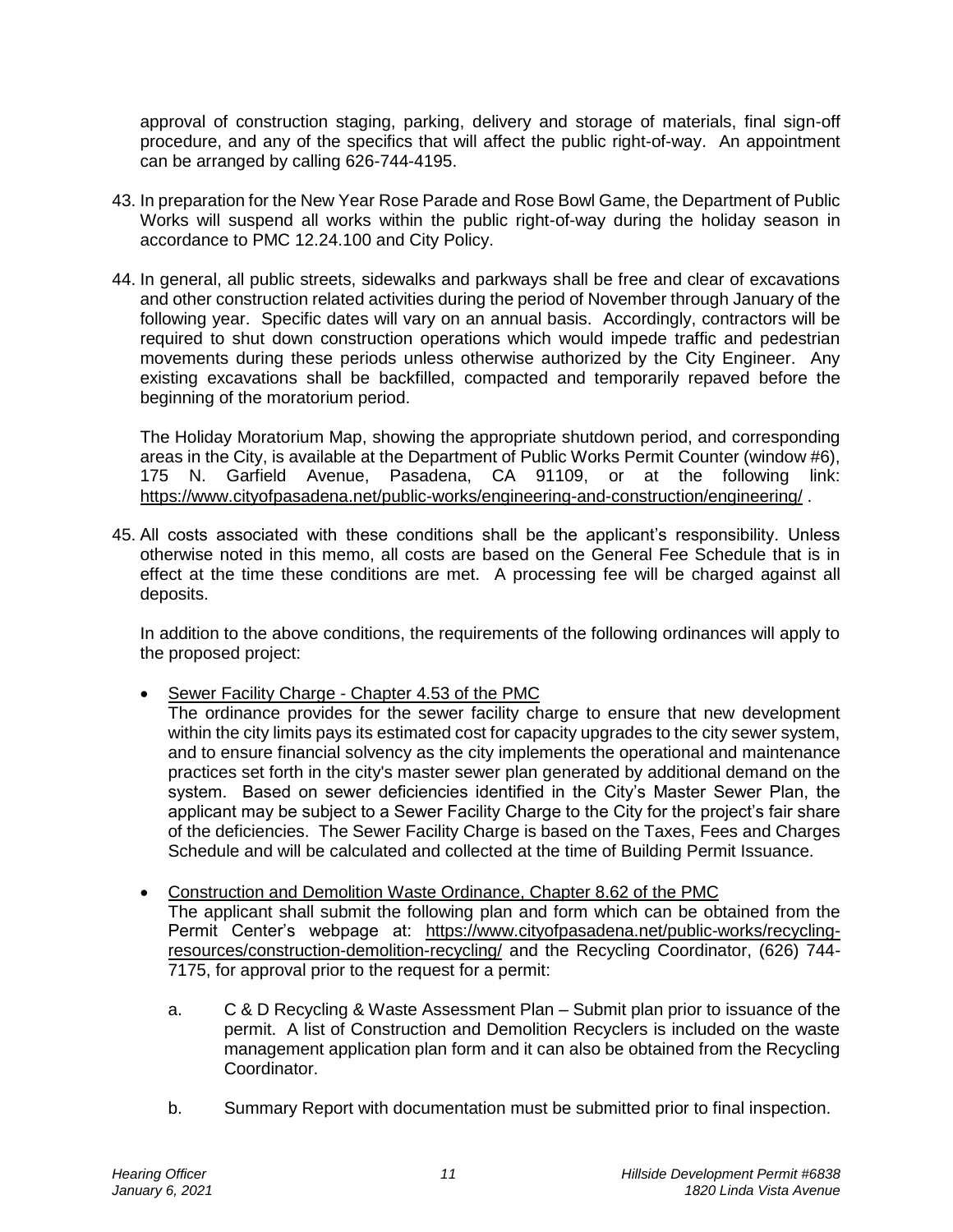A security performance deposit of three percent of the total valuation of the project or \$30,000, whichever is less, is due prior to permit issuance. For Demolition Only projects, the security deposit is \$1 per square foot or \$30,000, whichever is less. This deposit is fully refundable upon compliance with Chapter 8.62 of the PMC. A non-refundable Administrative Review fee is also due prior to permit issuance and the amount is based upon the type of project.

If you have questions regarding the above conditions and requirements of the ordinances, please contact me at (626) 744-3762 or email [YWu-Bowman@cityofpasadena.net.](mailto:YWu-Bowman@cityofpasadena.net)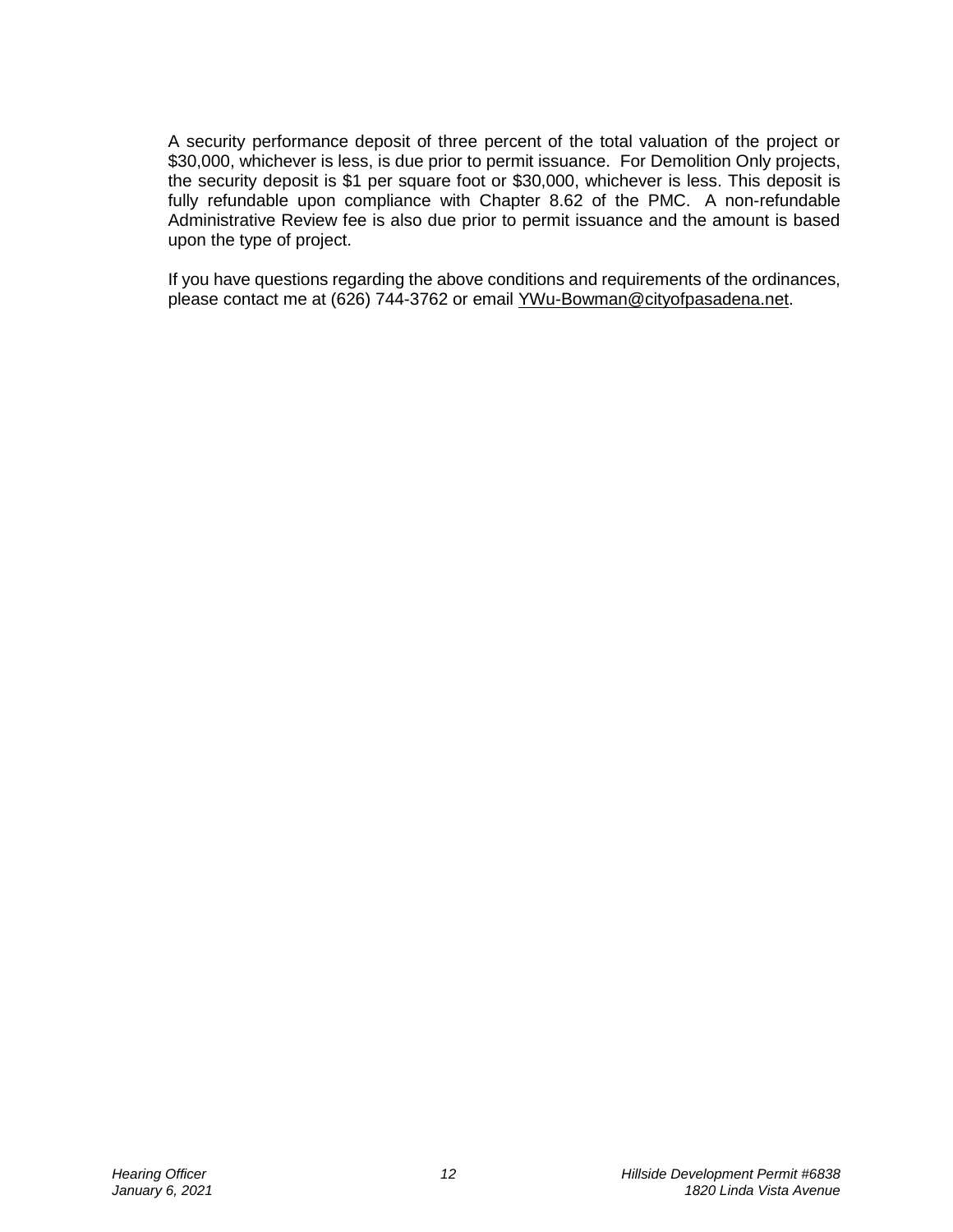# **ATTACHMENT C SITE PLAN**